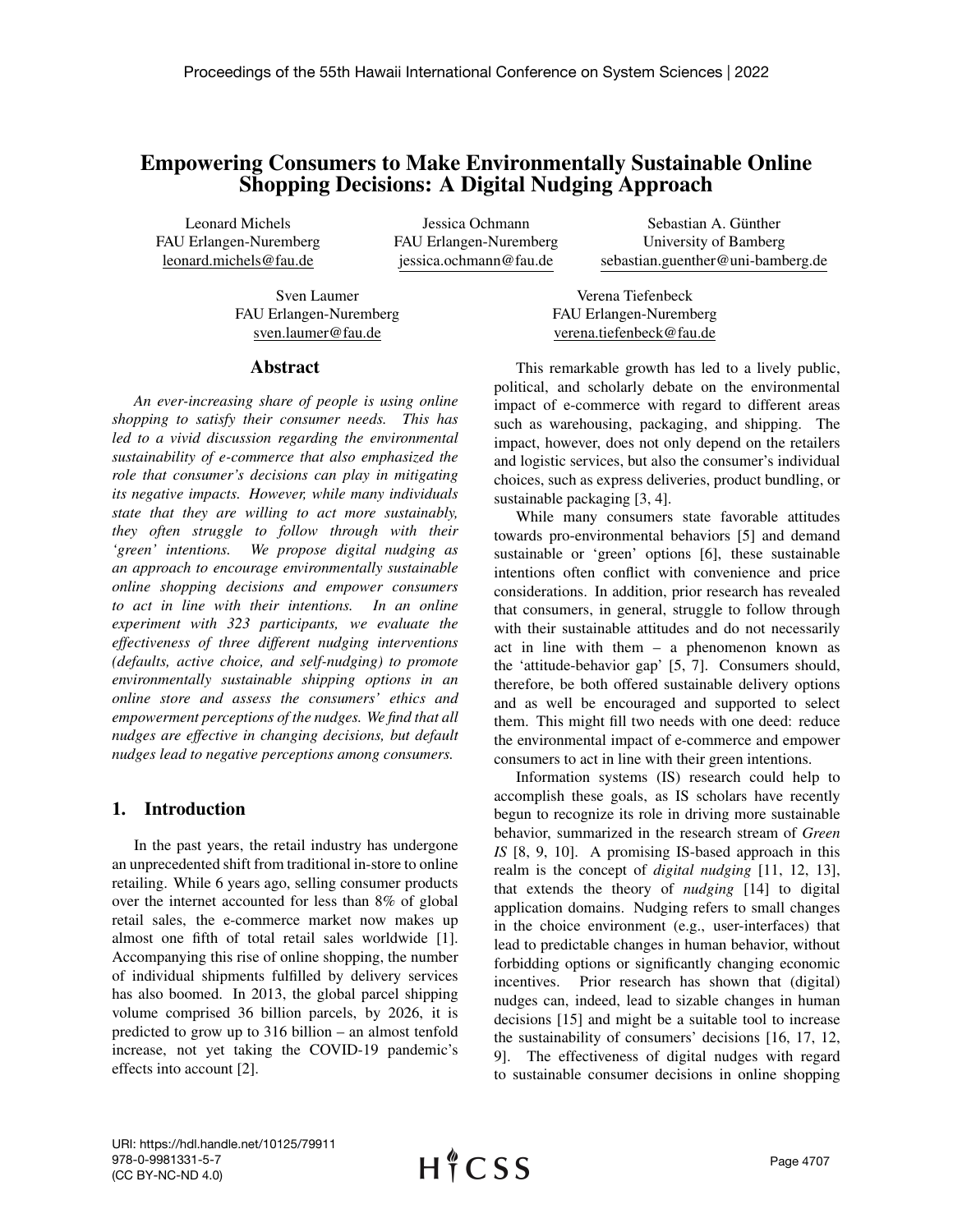contexts has been largely unexplored [12, 13, 18], however. We, therefore, aim to answer the following research question:

## RQ1: *To what extent can digital nudges encourage environmentally sustainable consumer decisions in online shopping contexts?*

While prior research indicates promising results regarding the effectiveness of (digital) nudges for behavior change [15], critical voices have pointed out possible ethical issues arising with their implementation, such as paternalism or consumer manipulation [19, 20, 21, 22]. These potential shortcomings of nudges would strictly oppose the goal of consumer empowerment. To overcome them, other less intrusive nudging approaches compared to, for example, default choice options, have been proposed: *active choice mechanisms* [23, 24] and *self-nudging* [25]. So far, their effectiveness in promoting environmentally sustainable consumer choices has not been sufficiently researched in online shopping environments. In addition, the nudged individual's perceptions of the nudge are often overlooked in discussions about the ethics of such behavioral interventions. We, therefore, investigate the behavioral effectiveness of an active choice and self-nudging intervention, compare it to regular nudging interventions, and, additionally, aim to answer the following research question:

## RQ2: *How do individuals in online contexts perceive digital nudging interventions promoting environmentally sustainable consumer decisions?*

To shed light on our research questions and to test our hypotheses, we conducted a survey-based online experiment with 323 participants. They had the task to shop for clothing items in a fictive online store and were offered three different ecological shipping options. We tested the effects of a default nudge, an active choice mechanism, and a self-nudging intervention on the number of sustainable options selected by the participants and assessed their empowerment and ethics perceptions of the online store implementing the respective digital nudges. Our work, thereby, contributes to ongoing IS research by empirically testing the potential of digital nudges to encourage environmentally sustainable behavior, empower consumers, and, thus, build a sustainable digital economy. In addition, we address potential ethical concerns regarding the use of these digital nudges.

The article proceeds as follows: We first present related work on the environmental sustainability of e-commerce, digital nudging, and ethical issues associated with digital nudging along with our hypotheses. This section is followed by a description of our experimental design and results. The article closes with a discussion of our findings and the resulting managerial and academic implications.

## 2. Related work

## 2.1. Environmental sustainability of e-commerce

In this article we investigate the sustainability of B2C e-commerce from an environmental perspective [26, 27]. In particular, we focus on logistics and the delivery of orders as they are among the main contributors to the environmental impact of online retailing [4, 26, 28] and offer great potential to increase its overall environmental sustainability [3].

Prior research has identified multiple areas in the logistics and delivery domain that impact the environmental sustainability of B2C e-commerce, but mostly focused on the role of logistics service providers to improve it [26, 3]. Recent studies, however, also pointed out that consumers can play an important role by choosing alternative, more sustainable delivery options [3, 4, 29]. Encouraging consumers to select such options in online shopping contexts may, therefore, be a promising approach to increase the environmental sustainability of e-commerce purchases.

For our study, we identified three such sustainable delivery options that could be easily implemented by retailers. First, *longer delivery times* in contrast to next-day deliveries considerably decrease carbon emissions of shipping orders [30, 3, 29]. Second, *reusing packaging material from prior orders* in a circular economy approach, as packaging material contributes significantly to the environmental impact of shipping e-commerce orders [4]. Third, a *carbon offsetting option* that allows consumers to directly offset the carbon emissions generated by shipping their order by donating money to organizations that will reduce the amount of global carbon emissions, as offered by delivery service providers [31], airlines [32], and recently also e-commerce vendors (e.g., Digitec Galaxus, a Swiss online retailer [33]). However, merely offering these options in online stores does not automatically make consumers choose them. On the one hand, many individuals have favorable attitudes towards pro-environmental behavior [5], are generally willing to wait longer for their deliveries to arrive [3], indicate that they would accept reusable packaging options [34], and state that they have used voluntary carbon offsetting in other domains before [35].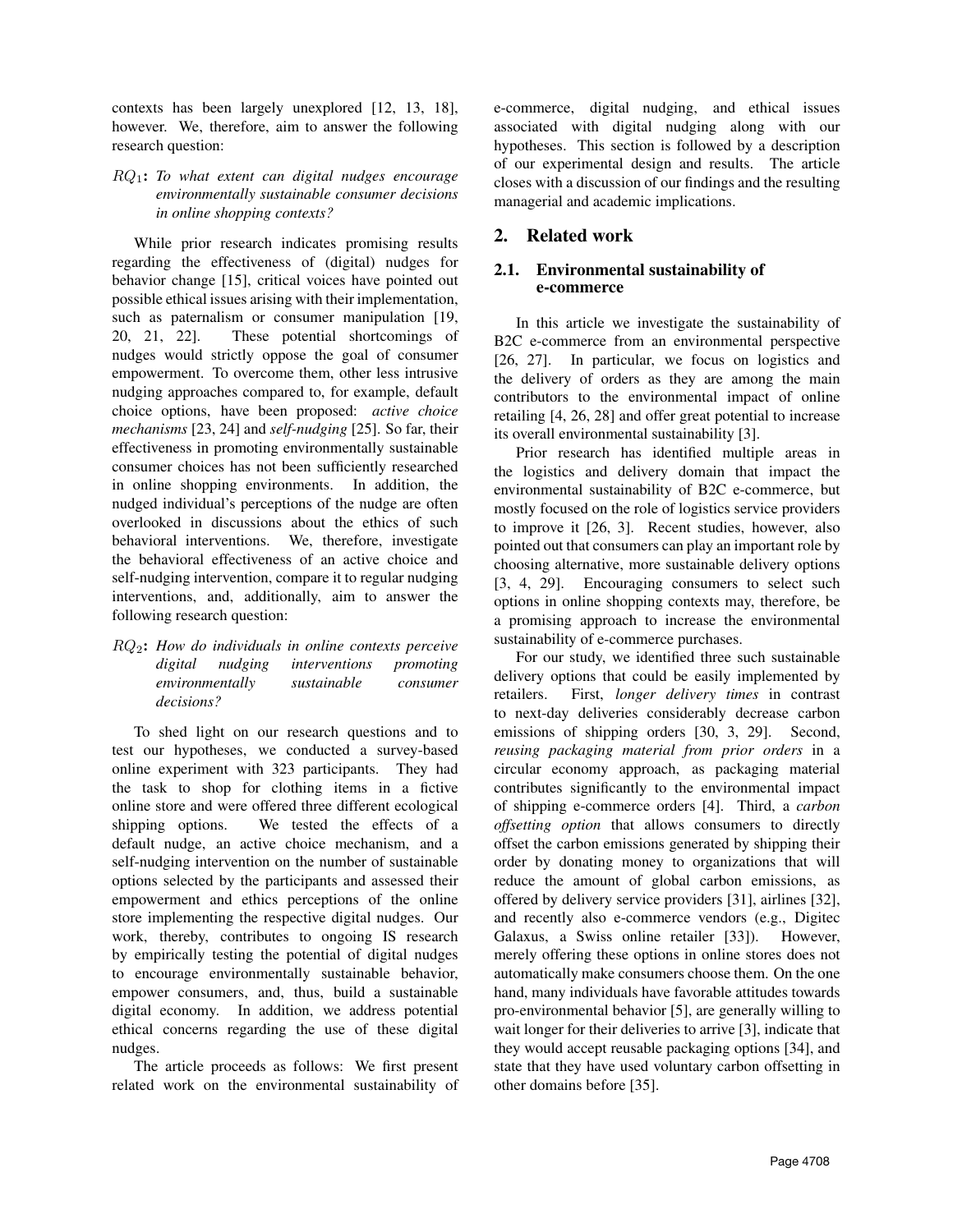On the other hand, prior research has shown that consumers do not necessarily act in line with their intentions when it comes to their actual sustainable and green consumption behavior – a phenomenon known as the 'green gap' or 'attitude-behavior gap' [7, 5]. To help consumers bridge this gap, multiple different approaches have been proposed in prior research [7]. One of them is the concept of *nudging* [7, 16], which has recently also been adapted by IS research to support consumers in digital choice environments [11, 36].

## 2.2. Digital nudging and choice defaults

In 2008, Nobel Prize laureate Richard H. Thaler and Cass R. Sunstein first introduced the concept of nudging to a broader audience in their seminal book 'Nudge' [14]. Since then, ample scholarly, public, and political discussions have revolved around it. In a general definition, nudging refers to small changes in the choice environment that lead to predictable changes in human behavior that should make the nudged individuals better off, as judged by themselves, without forbidding any choice or significantly changing economic incentives [14, 37]. Nudges, thereby, build on psychological and economic research leveraging heuristics and biases in human decision-making. A well-known and very powerful example of a nudge is the so-called *default choice option* [14, 38], which is an option that is automatically selected unless individuals decide to change it [38, 15].

In light of these promising effects , IS research has recently adopted the concept to information and communication technology (ICT) and digital or online choice environments, coining the term 'digital nudging' [11, 36]. Driven by increasing scholarly attention, digital nudging has been broadly defined as the use of ICT to predictably change individual behavior in on- and offline environments – without restricting the individual's freedom of choice, significantly changing economic incentives or providing rational argumentation [11, 36, 15]. The concept has been proven to successfully change behavior in various domains [36, 15], including online auctioning [39], electronic identification (eID) adoption [40], and environmentally sustainable decisions in online contexts [12, 13, 18, 41]. So far, however, only a limited number of digital nudges in specific contexts have been investigated [18, 12, 41, 13]. To extend prior research and add to the discussion about the effectiveness of 'green' digital nudges, we investigate whether pre-selecting the three sustainable delivery options identified in our study as a default leads to a higher number of consumers choosing these options.

As default options have been successful in changing behavior to greater acceptance of specific choice options in sustainability [42] and digital contexts [40, 13, 41]. We, therefore, hypothesize that:

H1: *Employing sustainable delivery options as the default choice in an online store increases the number of sustainable delivery options selected by consumers compared to a control group without a default choice option.*

From a consumer perspective, such a digital nudging intervention *could* be seen as empowering as it *might* support individuals to act in line with their sustainable preferences [43, 44, 45, 46]. In addition, an online store providing these empowering structures *would* further represent a customer-centric approach on e-commerce, which is becoming increasingly important in electronic markets [47, 48]. However, the nudge can also lead to more sustainable choices among consumers that do not necessarily have sustainable preferences.

In fact, digital nudges can also be instrumentalized to change consumers' decisions to be in line with the nudging institution's best interest (e.g., [39, 49]). This is one of the key reasons why an ongoing scholarly debate has questioned the ethics of nudging [20, 19, 22]. As potential ethical issues undermine the notion of consumer-centricity and empowerment, it is important to investigate them and to identify potential measures to overcome them.

## 2.3. Ethical concerns regarding digital nudges

Prior research has extensively elaborated on the ethical underpinnings of nudges in general [21, 37, 22, 50] and digital nudges in particular [19, 20, 51, 11]. Among the most commonly raised ethical issues of (digital) nudges is the concern that nudges manipulate people's behavior by exploiting cognitive biases and, thus, the decisions encouraged by the nudge are not necessarily in the nudged person's best interest but rather reflect the nudging agent's tactics [50]. This could seriously harm a consumer's autonomy and freedom of choice [19, 21, 37]. In addition, it is almost impossible for the nudging institution to identify the consumer's preferences in order to implement nudges that align with them [19, 52]. Default nudges are especially prone to confirm these concerns. By pre-selecting choice options, they do not take the nudged individual's preferences into account [23, 53] and could, thus, lead to participants feeling patronized to make a specific choice. Based on this reasoning, we assume that consumers who are nudged by defaults perceive an online store employing them to be less empowering and less ethical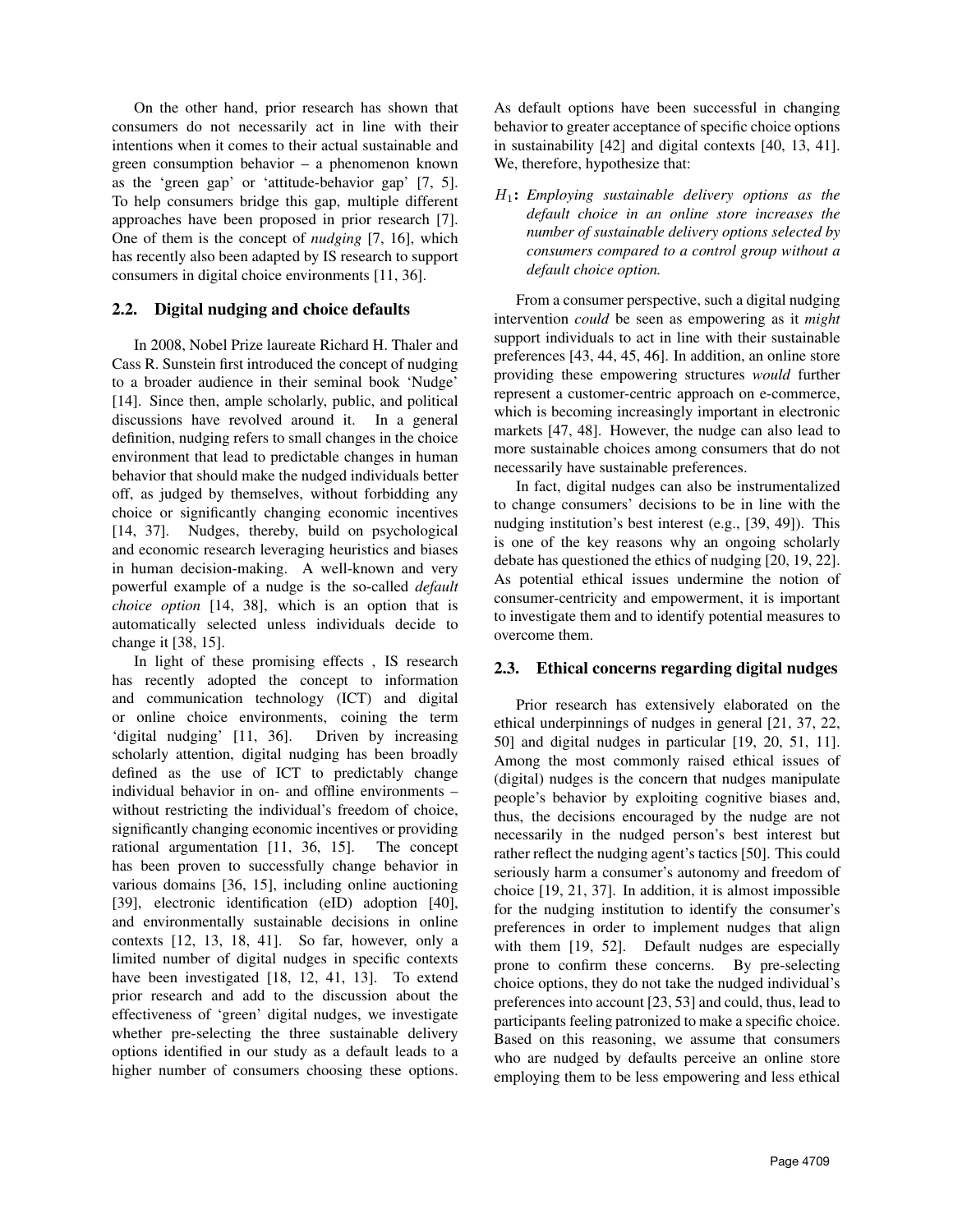than a regular online store. We, therefore, formulate as our second hypothesis:

H2: *Employing sustainable delivery options as the default choice in an online store leads to consumers perceiving the online store as less empowering and as less ethical compared to a control group without a default choice option.*

We also propose two alternative digital nudging approaches that might not suffer from these potential pitfalls and could help to empower consumers: *active choice* and *self-nudging*.

*Active choice* refers to decisions for which no default is implemented, but consumers have to make an explicit choice instead of being able to just stick to the default option [54, 24, 55]. Active choice mechanisms, therefore, empower consumers to make their own decisions and state their preferences, without influencing them towards a specific alternative. In this way, they overcome the ethical concerns associated with other nudging interventions, especially default nudges [24]. Empirical research has further shown that active choice mechanisms can lead to comparable effects as defaults in the financial domain [24] and to significant increases for online environmental sustainability decisions regarding transportation carbon offsetting [54]. Based on these results, we hypothesize the following:

H3: *Requiring participants to make an active choice to either select sustainable options or not in an online store increases the number of sustainable delivery options selected by consumers compared to a control group in which no choice is required.*

In addition, based on the non-intrusive nature of active choice mechanisms which leads to fewer ethical objections associated with them, especially compared to default nudges [54, 24], we hypothesize for the consumers' perceptions:

H4: *Requiring participants to make an active choice to either select sustainable options or not in an online store does not lead to consumers perceiving the online store as less empowering and ethical compared to a control group in which no choice is required.*

Another recent approach is the concept of *self-nudging* [25] in which consumers are empowered to nudge themselves towards their desired behavior. In essence, self-nudging aims to explain to consumers, why they might fail to reach their goals or act in line with their preferences and afterwards provide them with information and mechanisms of how to overcome these

barriers. One approach in this realm, that is particularly facilitated by digital technology, is to explain consumers the working mechanism of a nudge (e.g., a default option) and leave it up to them to decide for themselves whether they want it to be implemented or not. Thus, consumers have full control and transparency over the nudging mechanism, which addresses ethical concerns of nudges and empowers consumers to adjust their choice environments according to their needs [43, 44, 45, 46].

As we assume that a large proportion of consumers has the goal to behave in environmentally sustainable ways [5], the self-nudge should be implemented by a large proportion of consumers and, thus, be effective in encouraging sustainable behavior. We, therefore, hypothesize that:

H5: *Offering consumers the option to employ sustainable delivery options as the default choice in an online store increases the number of sustainable delivery options selected by consumers compared to a control group without a nudge.*

Consumers should also feel more empowered and perceive the online store as more ethical, as a self-nudge mechanism gives them control over the choice options and the choice environment, and, thus, empowers them to act in line with their preferences. We, therefore, further hypothesize that:

H6: *Offering consumers the option to employ sustainable delivery options as the default choice in an online store leads to consumers perceiving the online store as more empowering and more ethical compared to a control group in which no choice is required.*

## 3. Method

To test our hypotheses, we conducted a survey-based online experiment in the fashion retail domain with 323 participants. We chose fashion retail as clothes are by far the most frequently online purchased goods in the UK [56].

## 3.1. Experimental design

Our experiment consisted of a fictive online shopping task, in which participants were asked to select the clothing item in a mock-up online store they would most likely buy (assortment of 6 items for females and males respectively, price range £7.50 - £38). They were then asked if they wanted to apply three different 'eco options' for their order. The three options were: eco delivery (extending the delivery time from one working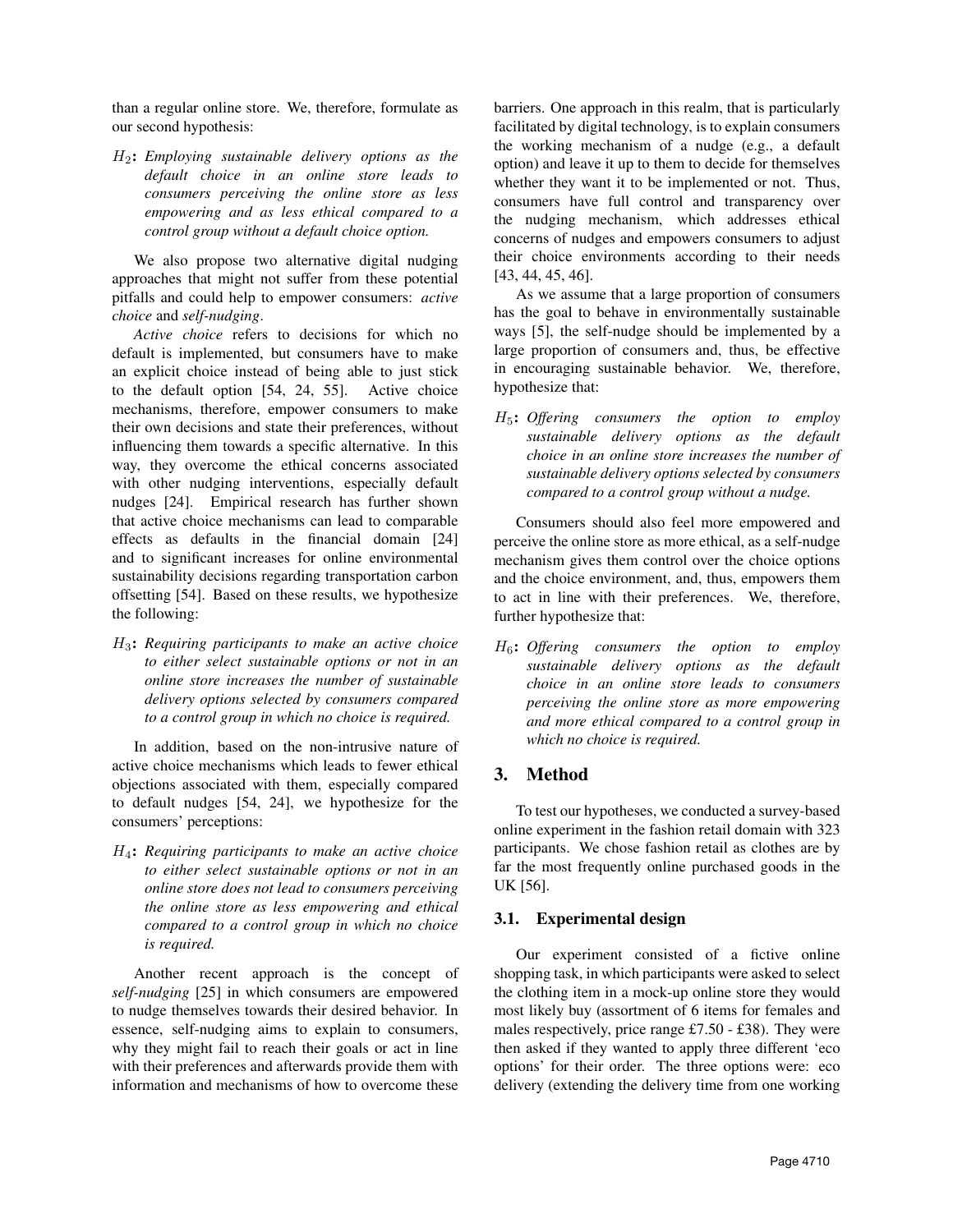day to up to three working days), reusing material from prior orders to pack their order, and offsetting the carbon emissions associated with the order for £0.27.

For the experiment, participants were randomly assigned to one of four different conditions. In the *control group* (CG), the eco options were introduced as optional and could be (de-)selected by clicking on a checkbox next to their respective description (e.g., "Use the eco delivery option that saves resources by allowing a delivery time of up to three working days"). In the *default condition* (DN), the eco options were as well marked as optional, but all checkboxes were pre-selected by default. Participants could de-select them by clicking on the respective checkbox of each option. In the *active choice condition* (AC), the eco options were introduced as delivery options, packaging options, and carbon compensation options. The respective option was introduced as a question (e.g., "Do you want to use our eco delivery option that saves resources by allowing a delivery time of up to three working days?") and participants had to either select 'yes' or 'no' as an answer. If participants did not select an answer and wanted to checkout, they were reminded that they had to make a selection. In the *self-nudge condition* (SN), participants read, before entering the product selection page, that sustainability and the environmental impact of everyday decisions were currently widely discussed in public and that even people who cared about the environment and wanted to make sustainable choices often fail to do so because they struggle to transfer their intentions into actions. They were then informed that researchers had shown that pre-selecting sustainable choice options could support people in following through with their plans and act more sustainably while still leaving them their freedom of choice. In addition, they were informed that such pre-selections work because people often do not bother changing them, as it is easier to stick to the pre-selected option than to actively choose another option. Lastly, participants were asked whether they wanted the online-store to make all sustainable shipping and packaging options it offered the pre-set choice. If they selected yes, the shopping bag was the same as in the default group, if they selected no, it was the same as in the control group.

Next to every eco option, there was a small mouseover information window that gave participants further information about why selecting the option would help to save resources and reduce the environmental impact of their order. When participants selected the eco delivery option, the estimated delivery was changed, such that it did not show the next working day, but an interval from the next working day to the

third working day after the current. In addition, when participants selected the carbon offsetting, the total of the order was adjusted.

#### 3.2. Measures and scales

To measure the participants' environmental values and orientations and use them as a control variable for our analyses, we used the environmental societal responsible consumer behavior (RCB-S) and sustainability-focused value orientation (SVAL) subscale of Buerke et al. [57]. The scale showed a very good internal consistency (Cronbach's  $\alpha = .90$ ). Our main dependent variable was the number of eco options the participants chose, ranging from 0 to 3. In addition, we constructed a consumer empowerment scale by adapting the second item of the experienced empowerment subscale of Füller et al. [43], the privacy empowerment subscale of Van Dyke et al. [45], and the fourth and sixth item of the customer centricity scale of Habel et al. [58]. The seven item scale showed a very good internal consistency (Cronbach's  $\alpha$  = .88). Lastly, to cover the consumers' ethics perceptions of the online store, we used the overall ethics subscale as well as the non-deception subscales of Román [59]. The scale showed a good internal consistency (Cronbach's  $\alpha$  = .76).

## 3.3. Participants

We recruited 323 participants from the UK using the online platform Prolific. Only participants who stated that they, on average, purchase clothing online at least once in a few months were admitted to participate in the survey. Participants were randomly assigned to one of the four experimental conditions at the beginning of the experiment. Due to many participants accessing the survey simultaneously, the randomization did not lead to a fully balanced distribution across the groups. However, there were no significant differences between the groups with regard to demographic characteristics.

Table 1. Demographic summary of participants in

| experimental groups |        |          |         |            |          |  |  |
|---------------------|--------|----------|---------|------------|----------|--|--|
| Characteristic      |        | CG       | DΝ      | AC         | SΝ       |  |  |
| n                   |        | 99       | 83      | 70         | 71       |  |  |
|                     | Female | 71 (72%) | 60(72%) | 49 (70%)   | 46(65%)  |  |  |
| <b>Sex</b>          | Male   | 28 (28%) | 22(27%) | $21(30\%)$ | 24 (34%) |  |  |
|                     | Other  | 0        | 1(1%)   | 0          | 1(1%)    |  |  |
| Age                 | mean   | 30.7     | 33.8    | 34.7       | 34.1     |  |  |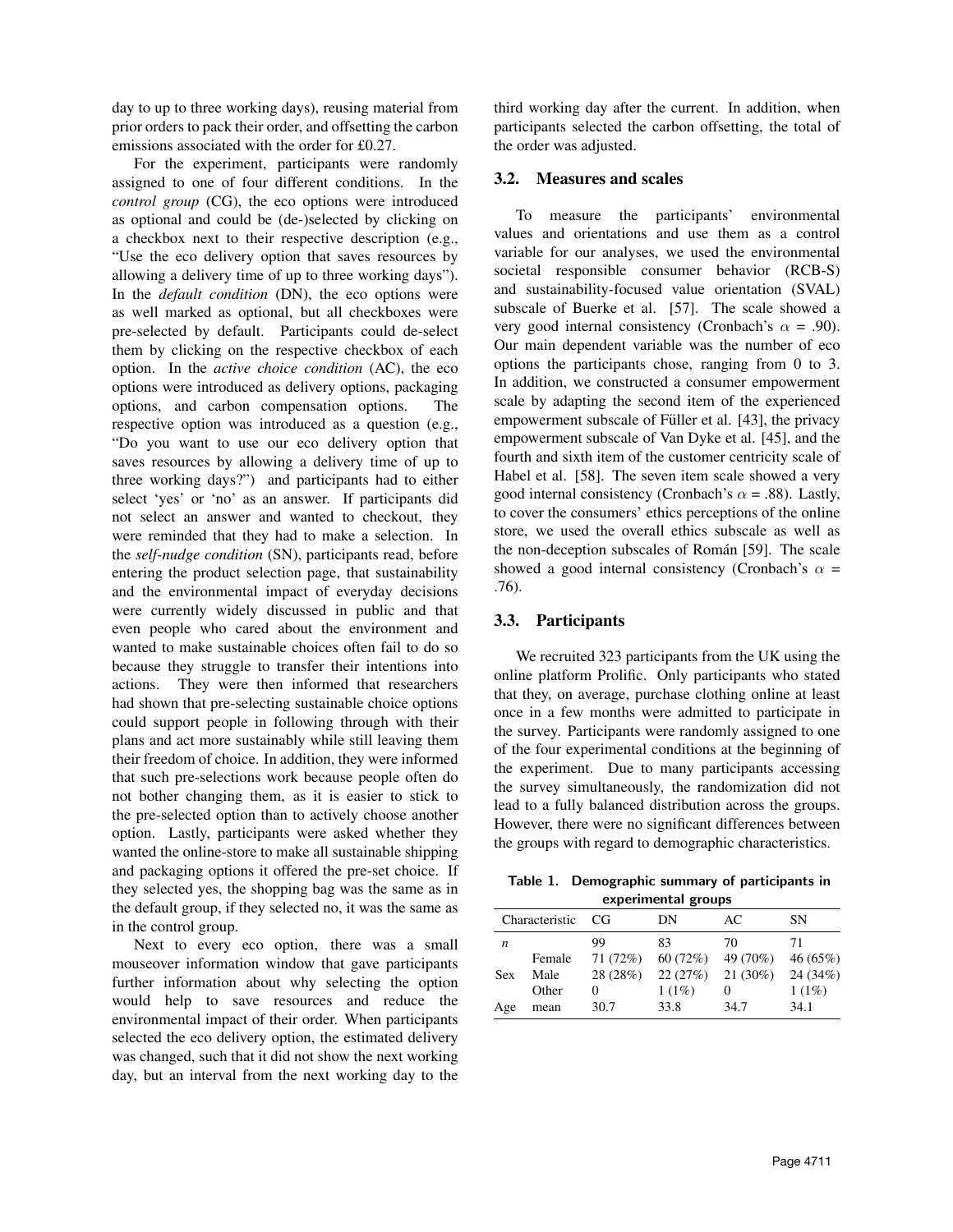## 4. Results

#### 4.1. Preliminary analysis

As participants in the self-nudging group self-selected themselves to either receive the default nudge or not, we ran a logistic regression predicting their decision based on the participant's age, gender, and environmental values and orientations to identify control variables for our subsequent choice analysis. On a descriptive level, 59 (83.1%) of the participants in the self-nudging group decided to implement the default nudge. Our logistic regression model explaining the individual's dichotomous decision of whether the default nudge should be implemented (yes vs. no) showed that the only significant predictor was the participants' environmental values and orientations (*B* = 0.71 (*SE* = 0.30), *OR* = 2.03 (95%-CI [1.17; 3.93], *z*  $= 2.35, p = .019$ . This result suggests that participants with higher environmental values and orientations were more likely to wish for the default nudge to be implemented for them.

#### 4.2. Choice analysis

To test our hypotheses  $H_1$ ,  $H_3$ , and  $H_5$  with regard to the number of eco options chosen by the participants (see Figure 1 for an overview), we ran a linear regression model. The model included the following independent variables as predictors of the number of eco options chosen (see Table 2): *Nudge* (dummy: 1 if participant experienced the default nudge, either in the default or self-nudging group), *Active choice* (dummy: 1 if participant was in the active choice group), *Self-nudge* (dummy: 1 if participant was in the self-nudging group), the interaction term of Nudge $\times$ Self-nudge, and the control variable environmental values and orientations (EVO).



Figure 1. Mean number of eco options chosen per experimental group.

Our model revealed a significant positive main effect of *Nudge*, indicating that the default nudge in which the three eco options were pre-selected (either as a pre-set nudge or when being in the self-nudging condition and deciding for implementation of the nudge) increased the mean number of eco options selected by the participants by almost 0.5. This result is in line with our hypothesis  $H_1$ .

For *Active choice*, the model also revealed a significant main effect. This indicates that participants who had to actively decide against or in favor of each eco option chose on average 0.38 eco options more than the control group. This result is in line with our hypothesis  $H<sub>3</sub>$ .

The significant negative main effect of *Self-nudge* suggests that participants in the self-nudging group who did not want to implement the default nudge did choose, on average 0.42 fewer eco options than participants in the control group. For participants in the self-nudge group who chose to implement the default nudge, however, the nudge led to a net positive effect of 0.54 more options chosen than participants in the control group, as indicated by the significant interaction effect of *Self-nudge*×*Nudge*. This result is in line with our hypothesis  $H<sub>5</sub>$ .

We lastly calculated a one-way between-subject ANOVA to determine whether the four experimental groups differed regarding the mean number of eco options chosen (see Figure 1). The ANOVA revealed significant differences between the groups  $(F(3,319))$  = 6.39,  $p < .001$ ). A subsequent post-hoc Tukey HSD test showed only significant differences between the nudge groups and the control group (all  $p < .05$ ) and not between the respective nudge groups (all  $p > .87$ ). Thus, one can conclude that the three nudges were equally effective in encouraging more environmentally sustainable behavior.

### 4.3. Consumers' perceptions

To investigate the consumers' perceptions of the different interventions, we ran two additional regression analyses containing the consumer empowerment and ethics perceptions of the online store scales as the dependent variables and the same independent variables as for the choice analysis.

The regression model (see Table 2) for the participants' consumer empowerment perceptions revealed a marginally significant negative main effect of *Nudge*, which suggests that participants who experienced the default nudge felt less empowered in the online store than participants in the control group. This marginal effect, however, seems to have been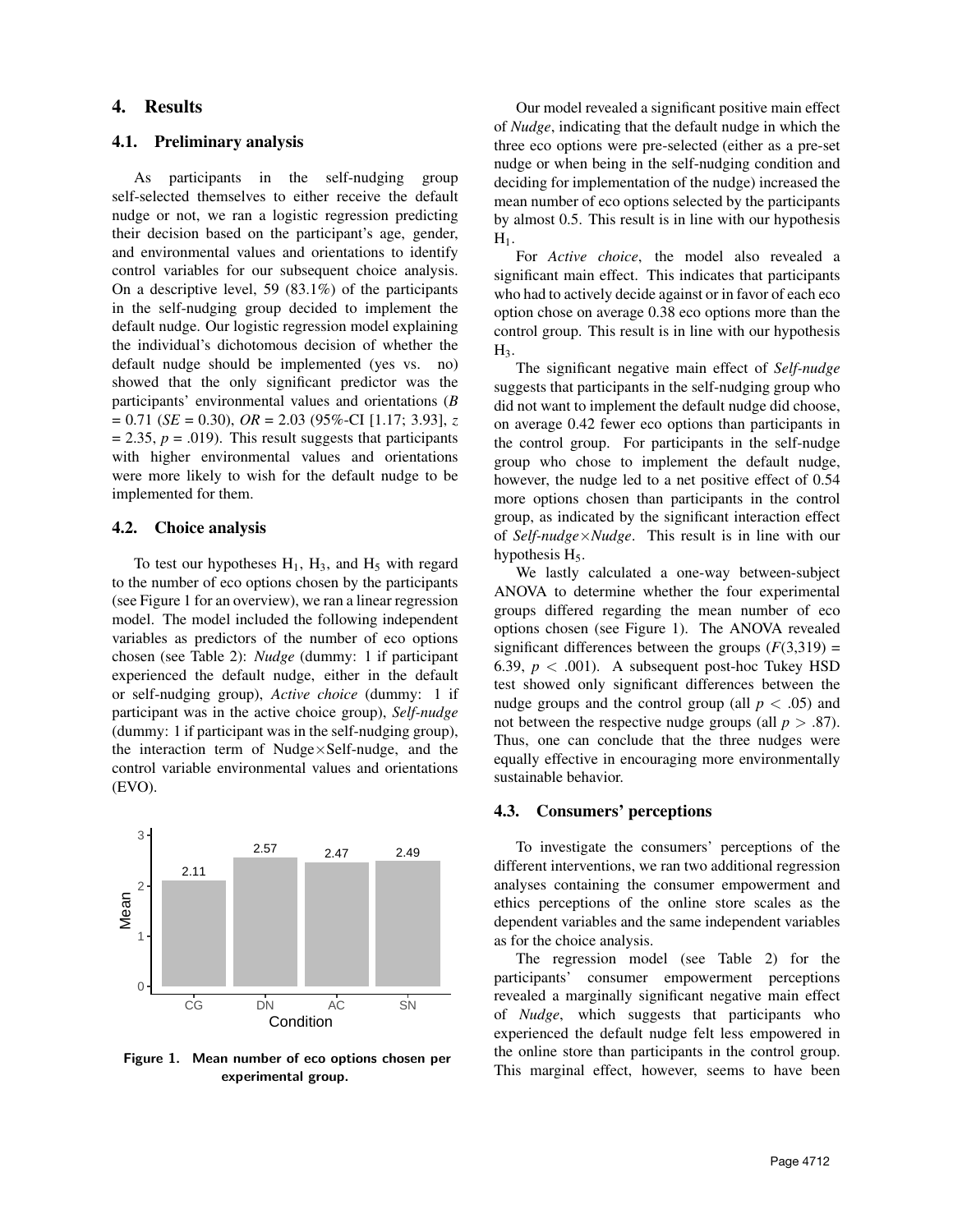largely driven by the participants in the default nudge group as suggested by the positive, albeit not significant, coefficient for *Self-nudge* and *Nudge*×*Self-nudge*. This result is in line with our hypotheses  $H_2$  and  $H_4$ , but not in line with  $H<sub>6</sub>$ . Interestingly, the model further revealed a significant positive main effect of environmental values and orientations (EVO), suggesting that the higher the participants' environmental values and orientations, the more they felt empowered by the store. All other dependent variables in the regression model did not reach statistical significance.

For the participants' ethics perceptions of the online store, the regression model (see Table 2) revealed a significant negative main effect for *Nudge*, which suggests that participants who experienced the default nudge perceived the online store to be less ethical than the control group. As for the consumers empowerment perceptions, this effect was largely driven by the participants in the default nudge group as suggested by the positive, albeit not significant, coefficient for *Nudge*×*Self-nudge* and the very small negative coefficient for *Self-nudge*. This result is in line with our hypotheses  $H_2$  and  $H_4$ , but not in line with  $H_6$ . Again, the model further revealed a significant positive main effect of environmental values and orientations (EVO), suggesting that the higher the participants' environmental values and orientations, the more ethical they perceived the online store. All other dependent variables in the regression model did not reach statistical significance.

|                | Eco options | Empowerment | Ethics     |
|----------------|-------------|-------------|------------|
|                | $0.56***$   | $4.77***$   | $4.54***$  |
| Constant       | (0.16)      | (0.23)      | (0.21)     |
|                | $0.49***$   | $-0.24*$    | $-0.34***$ |
| Nudge          | (0.10)      | (0.13)      | (0.12)     |
| Active choice  | $0.38***$   | $-0.15$     | $-0.11$    |
|                | (0.38)      | (0.14)      | (0.13)     |
| Self-nudge     | $-0.42**$   | 0.25        | $-0.04$    |
|                | (0.20)      | (0.28)      | (0.26)     |
| Nudge $\times$ | $0.47**$    | 0.07        | 0.31       |
| Self-nudge     | (0.23)      | (0.32)      | (0.29)     |
| EVO            | $0.32***$   | $0.10**$    | $0.11***$  |
|                | (0.03)      | (0.04)      | (0.04)     |

Table 2. Regression results.

Standard errors are reported in parentheses.

\*, \*\*, \*\*\* indicate significance at 90%, 95%, and 99% level

## 5. Discussion

With the remarkable growth of the e-commerce market, the individual preferences for pro-environmental behavior and sustainable shipment options are becoming increasingly relevant. To encourage sustainable consumer decisions in online shopping contexts and empower individuals to follow through with their 'green intentions', our study introduces digital nudges while taking potential ethical concerns regarding their use into account.

We find that a default, active choice, and self-nudge all significantly increase the number of sustainable shipping options selected by consumers. Controlling for environmental sustainability values and orientations, the three nudging options lead to an increase in the number of options selected between 75% and 96%. For our first research question, we, therefore, conclude that digital nudges are very effective in encouraging environmentally sustainable consumer decisions in online shopping contexts.

We do also find, however, that the default nudge leads to marginally significant negative effects regarding the consumers' empowerment perceptions and significant negative effects regarding ethical perceptions in the online store. We do not find such negative effects for the two other nudging interventions, but also no positive effects. With regard to our second research question, we, therefore, conclude that digital nudging interventions promoting environmentally sustainable decisions are not perceived negatively by consumers, except for choice defaults.

These results contribute to the ongoing IS research in multiple ways. First, prior studies investigating the effects of digital nudges on environmentally sustainable behavior have illustrated the potential of these behavioral interventions to increase pro-environmental behavior in various domains [12, 13, 18, 41]. We extended the approach to the general online shopping domain and showed that digital nudges are also effective in encouraging consumers to choose more sustainable shipping options. Our results, therefore, inform research on *Green IS* [8, 9, 10] and emphasize the potential of digital nudges as means to increase the environmental sustainability of e-commerce and electronic markets [27]. Prior research has revealed that ICTs have great potential in driving more energy-efficient behavior [9]. We add to this research and show that incorporating behavioral economic theory [60] in Green IS research can help to encourage individuals to make more environmentally sustainable decisions in online shopping environments. Our proposed digital nudging approach is especially compelling as it is simple to implement and uncomplicated to adjusted for different choice environments.

Second, we contribute to the ongoing discussion regarding digital nudges and their general potential to change behavior in online choice environments [11, 40,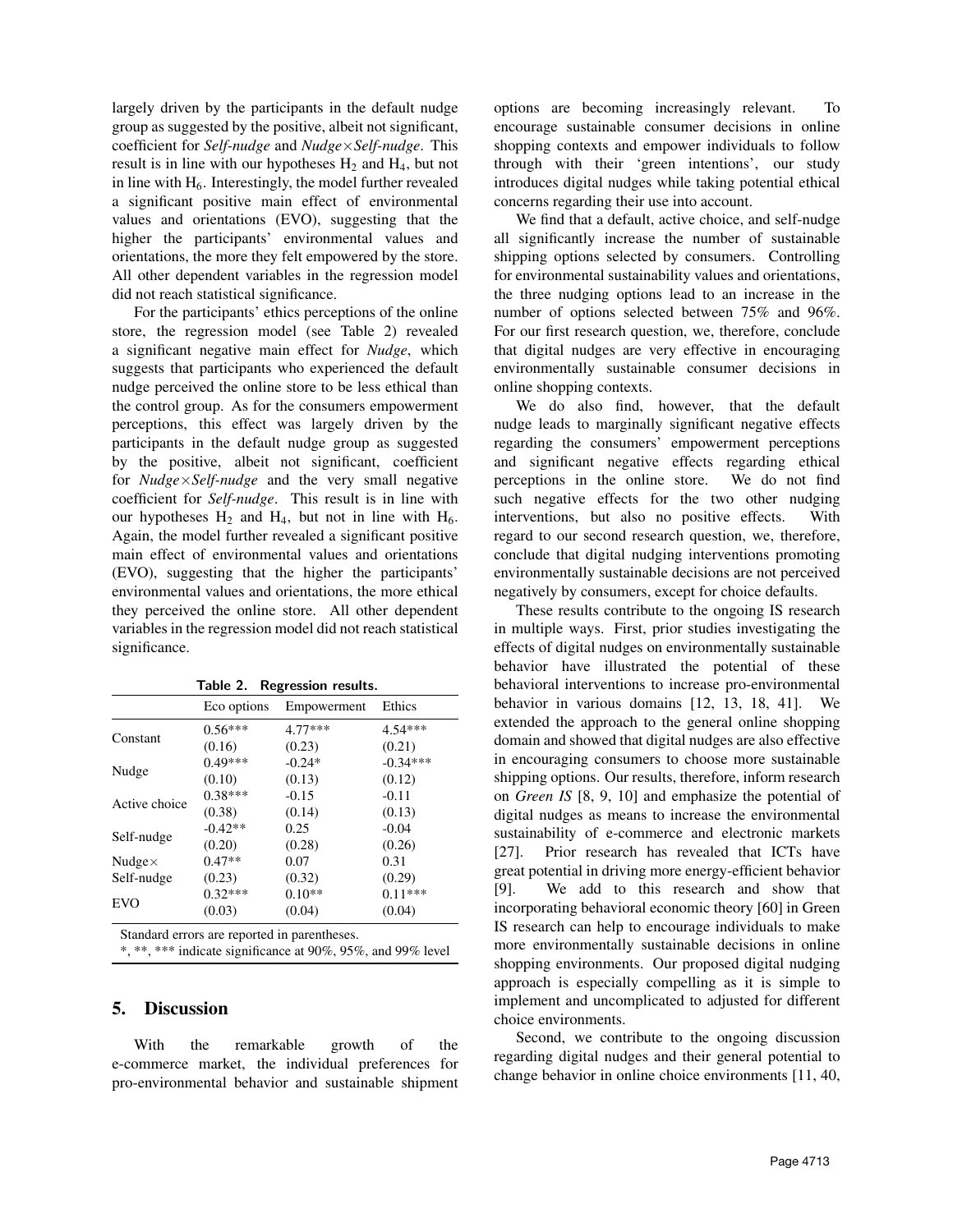36]. We show that, next to default nudges, active choice and self-nudges are also effective in changing consumer behavior in digital contexts. While the effectiveness of an active choice nudge has been recently reported by Meske et al. [55] in the e-commerce charity domain, its potential has been largely overlooked by past IS research. In addition, we report the results of a self-nudge intervention that enabled consumers to decide for themselves whether they want a nudge to be implemented [25]. Even though this intriguing concept holds great potential to empower consumers and overcome ethical concerns regarding nudging interventions, it has not yet been discussed in IS research and, in general, empirical evidence on the effects of self-nudges is scarce.

Third, we proposed digital nudging as a way to empower consumers to make environmentally sustainable online shopping decisions in online choice environments [43, 44, 45, 46]. While a default nudge is not per se empowering as it could patronize people or nudge them towards choices not in their best interest, active choice or self-nudging approaches are suited for a more human-centric approach in e-commerce that still encourages environmentally sustainable choices [47, 48]. These approaches foster an individual's self-determination (i.e., their ability to make autonomous decisions) and impact, referring to the influence an individual has in the choice situation, which have been deemed key principles of individual empowerment in prior research [46]. Our results suggest that default nudges lead to consumers perceiving themselves as less empowered in the online store. For the active choice and self-nudge, we did not find any effects on empowerment perceptions. This suggests that these alternative approaches might be considered empowering from a theoretical perspective, but are not necessarily perceived as empowering by consumers. Future research should, therefore, shed additional light on the effects of digital nudges on consumers' empowerment perceptions.

Lastly, we are taking up the current discussion about the ethics of digital nudges [51, 11, 20, 19] and directly evaluated the ethical perceptions consumers have with regard to digital nudging. We contribute to prior research by showing that implementing rather intrusive nudges such as default choice options, indeed, leads to consumers perceiving online stores as less ethical. To overcome such ethical objections, additional explanations about the nudge might be necessary, as suggested by prior research [20, 19]. Active choice and self-nudges did not lead to ethical objections and are, therefore, also promising approaches to ethically nudge individuals in online environments, as suggested by prior research [54, 24, 25]. While we hypothesized that offering a self-nudging option leads to higher ethical perceptions of an online store, our results are not in line with this notion. This might be explained by prior research that has shown that consumers are generally in favor of nudging interventions [61]. Further research is needed to disentangle scholarly and consumers' perceptions of a nudge's ethics in order to get a more holistic understanding of its potential shortcomings.

Next to these theoretical contributions, our paper provides implications for managers and practitioners. The proposed digital nudges give retailers guidance of how to empower customers to act in line with their pro-environmental preferences. In addition, our results can serve as a starting point to address the public debate on the environmental impact of e-commerce proactively, while considering ethical concerns. Lastly, our study identifies easily implementable interventions and choice options, illustrating that encouraging and showing environmental-friendly behavior is not necessarily costly and complex.

## 5.1. Limitations and future research

Although our research provides valuable results, we want to point out potential limitations of our study. First, the participants in our study were confronted with a hypothetical choice scenario. Choosing any of the eco delivery options did not have real consequences such as waiting longer for their delivery or paying more for the order. This limitation could explain the high average number of options participants chose. Another reason for this might be survey satisficing and social desirability. We, therefore, plan to implement the presented nudges in a field experiment using a real-life online shop supported by an industry partner. In the present study, we also took only a very limited perspective of sustainability in electronic markets into account. It might be that for social sustainability, for example, the nudges have different effects. In addition, we focused only on the transportation and delivery domain of e-commerce, future research should also investigate how consumers could be encouraged to make more environmentally sustainable product choices in e-commerce environments.

## 5.2. Conclusion

The present study aimed to identify whether digital nudges are an effective measure to encourage more environmentally sustainable consumer decision in online shopping contexts. In addition, we have adopted a human-centric perspective and investigated the consumers' ethical and empowerment perceptions of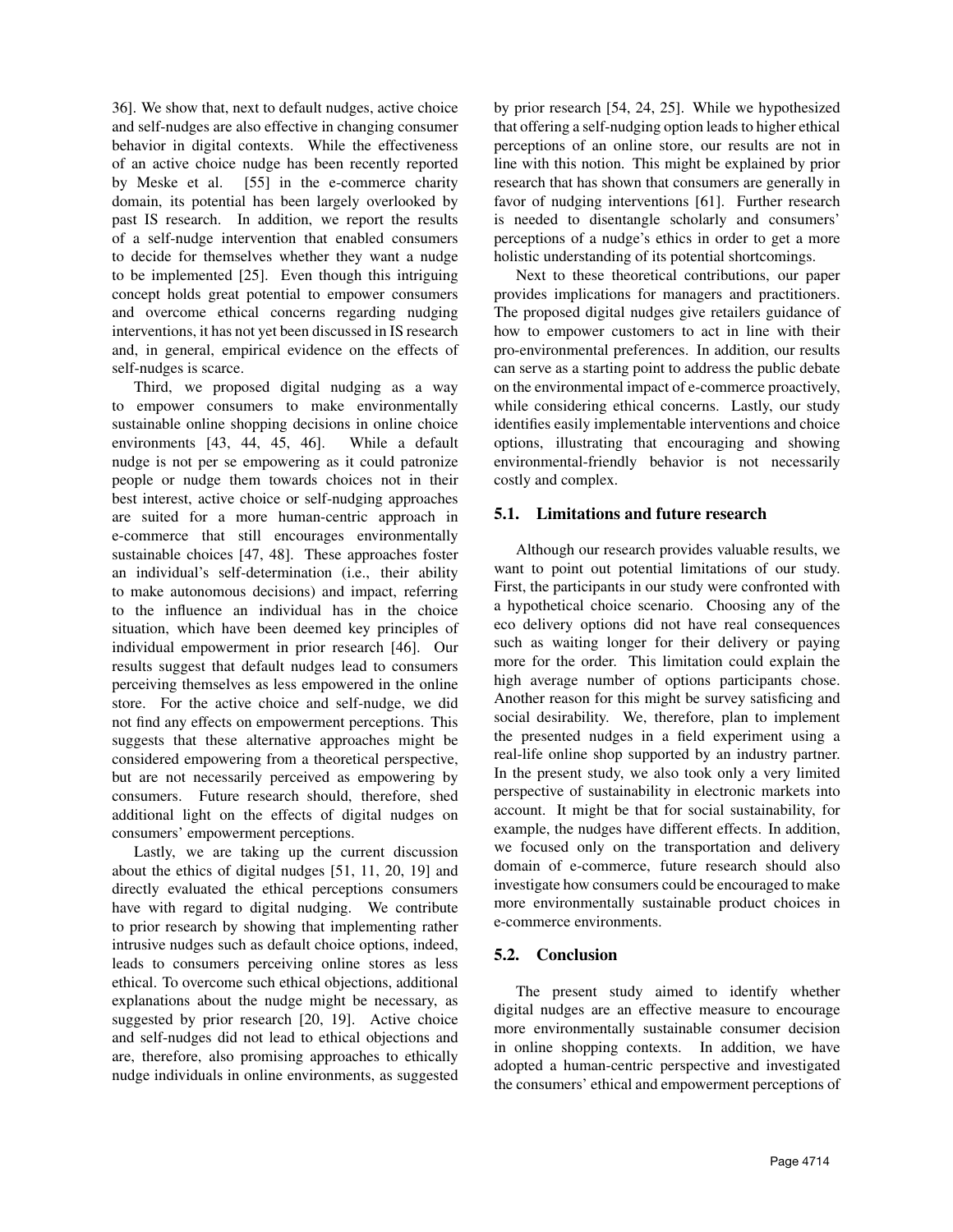such nudging approaches. With respect to our research questions, we found evidence that digital nudges are indeed effective tools to encourage environmentally sustainable consumer decisions in online shopping contexts, highlighting their potential to make the digital economy more sustainable. Moreover, we find that employing default nudges in an online store leads to consumers perceiving the store as less ethical and less empowering. An active choice and self-nudge do not suffer from such negative effects, but do also not improve ethics and empowerment perceptions of consumers.

## References

- [1] O. Bruce, B. Lau, C. Liu, P. Newman, and S. Shum, Global Ecommerce Update 2021," 2021
- [2] Pitney Bowes Inc., "Pitney Bowes Parcel Shipping Index Reports Continued Growth as Global Parcel Volume Exceeds 100 billion for First Time Ever," 2020.
- [3] H. Buldeo Rai, C. Broekaert, S. Verlinde, and C. Macharis, "Sharing is caring: How non-financial incentives drive sustainable e-commerce delivery," *Transportation Research Part D: Transport and Environment*, vol. 93, p. 102794, 2021.
- [4] P. van Loon, L. Deketele, J. Dewaele, A. McKinnon, and C. Rutherford, "A comparative analysis of carbon emissions from online retailing of fast moving consumer goods," *Journal of Cleaner Production*, vol. 106, pp. 478–486, 2015.
- [5] K. White, R. Habib, and D. J. Hardisty, "How to SHIFT Consumer Behaviors to be More Sustainable: A Literature Review and Guiding Framework," *Journal of Marketing*, vol. 83, no. 3, pp. 22–49, 2019.
- [6] A. D. Gershoff and J. K. Frels, "What Makes It Green? The Role of Centrality of Green Attributes in Evaluations of the Greenness of Products," *Journal of Marketing*, vol. 79, no. 1, pp. 97–110, 2015.
- [7] G. ElHaffar, F. Durif, and L. Dubé, "Towards closing the attitude-intention-behavior gap in green consumption: A narrative review of the literature and an overview of future research directions," *Journal of Cleaner Production*, vol. 275, p. 122556, 2020.
- [8] A. Malhotra, N. P. Melville, and R. T. Watson, "Spurring impactful research on information systems for environmental sustainability," *MIS Quarterly: Management Information Systems*, vol. 37, no. 4, pp. 1265–1274, 2013.
- [9] C.-M. Loock, T. Staake, and F. Thiesse, "Motivating energy-efficient behavior with Green Is: an investigation of goal setting and the role of defaults," *MIS Quarterly*, vol. 37, no. 4, pp. 1313–1332, 2013.
- [10] J. Kranz, L. M. Kolbe, C. Koo, and M.-C. Boudreau, "Smart energy: where do we stand and where should we go?," *Electronic Markets*, vol. 25, no. 1, pp. 7–16, 2015.
- [11] M. Weinmann, C. Schneider, and J. vom Brocke, "Digital Nudging," *Business and Information Systems Engineering*, vol. 58, no. 6, pp. 433–436, 2016.
- [12] C. Henkel, A. Seidler, J. Kranz, and M. Fiedler, "How To Nudge Pro-Environmental Behaviour: An Experimental Study," in *Proceedings of the 27th European Conference on Information Systems*, 2019.
- [13] N. Székely, M. Weinmann, and J. v. Brocke, "Nudging People to Pay CO2 Offsets - The Effect of Anchors in Flight Booking Processes," in *Proceedings of the 24th European Conference on Information Systems*, 2016.
- [14] R. Thaler and C. R. Sunstein, *Nudge: Improving Decisions about Health, Wealth, and Happiness*. Penguin Publishing Group, 2009.
- [15] D. Hummel and A. Maedche, "How effective is nudging? A quantitative review on the effect sizes and limits of empirical nudging studies," *Journal of Behavioral and Experimental Economics*, vol. 80, pp. 47–58, 2019.
- [16] M. Lehner, O. Mont, and E. Heiskanen, "Nudging A promising tool for sustainable consumption behaviour?," *Journal of Cleaner Production*, vol. 134, pp. 166–177, 2016.
- [17] R. Zeiss, A. Ixmeier, J. Recker, and J. Kranz, "Mobilising information systems scholarship for a circular economy: Review, synthesis, and directions for future research," *Information Systems Journal*, vol. 31, no. 1, pp. 148–183, 2021.
- [18] M. Auf der Landwehr, M. Trott, and C. von Viebahn, "Consumers Choice? Fostering Sustainability in Grocery Deliveries Through Digital Nudging," in *Proceedings of the 29th European Conference on Information Systems*, 2021.
- [19] T. B. Lembcke, N. Engelbrecht, A. B. Brendel, and L. M. Kolbe, "To Nudge or not to Nudge: Ethical Considerations of Digital Nudging Based on its Behavioral Economics Roots," *Proceedings of the 27th European Conference on Information Systems (ECIS)*, pp. 0–17, 2019.
- [20] C. Meske and I. Amojo, "Ethical Guidelines for the Construction of Digital Nudges," in *Proceedings of the 53rd Hawaii International Conference on System Sciences*, pp. 3928–3937, 2020.
- [21] L. Bovens, "The Ethics of Nudge," in *Preference Change: Approaches from Philosophy, Economics and Psychology* (T. Grüne-Yanoff and S. O. Hansson, eds.), pp. 207–219, Dordrecht: Springer Netherlands, 2009.
- [22] C. Schubert, "Green nudges: Do they work? Are they ethical?," *Ecological Economics*, vol. 132, pp. 329–342, 2017.
- [23] N. Smith, D. Goldstein, and E. Johnson, "Choice Without Awareness: Ethical and Policy Implications of Defaults," *Journal of Public Policy & Marketing*, vol. 32, pp. 159–172, 2013.
- [24] G. D. Carroll, J. J. Choi, D. Laibson, B. C. Madrian, and A. Metrick, "Optimal Defaults and Active Decisions," *Quarterly Journal of Economics*, vol. 124, no. 4, pp. 1639–1674, 2009.
- [25] S. Reijula and R. Hertwig, "Self-nudging and the citizen choice architect," *Behavioural Public Policy*, pp. 1–31, 2020.
- [26] R. Mangiaracina, G. Marchet, S. Perotti, and A. Tumino, "A review of the environmental implications of B2C e-commerce: a logistics perspective," *International Journal of Physical Distribution & Logistics Management*, vol. 45, no. 6, pp. 565–591, 2015.
- [27] R. Alt, "Electronic Markets on sustainability," *Electronic Markets*, vol. 30, no. 4, pp. 667–674, 2020.
- [28] H. Buldeo Rai, "The net environmental impact of online shopping, beyond the substitution bias," *Journal of Transport Geography*, vol. 93, p. 103058, 2021.